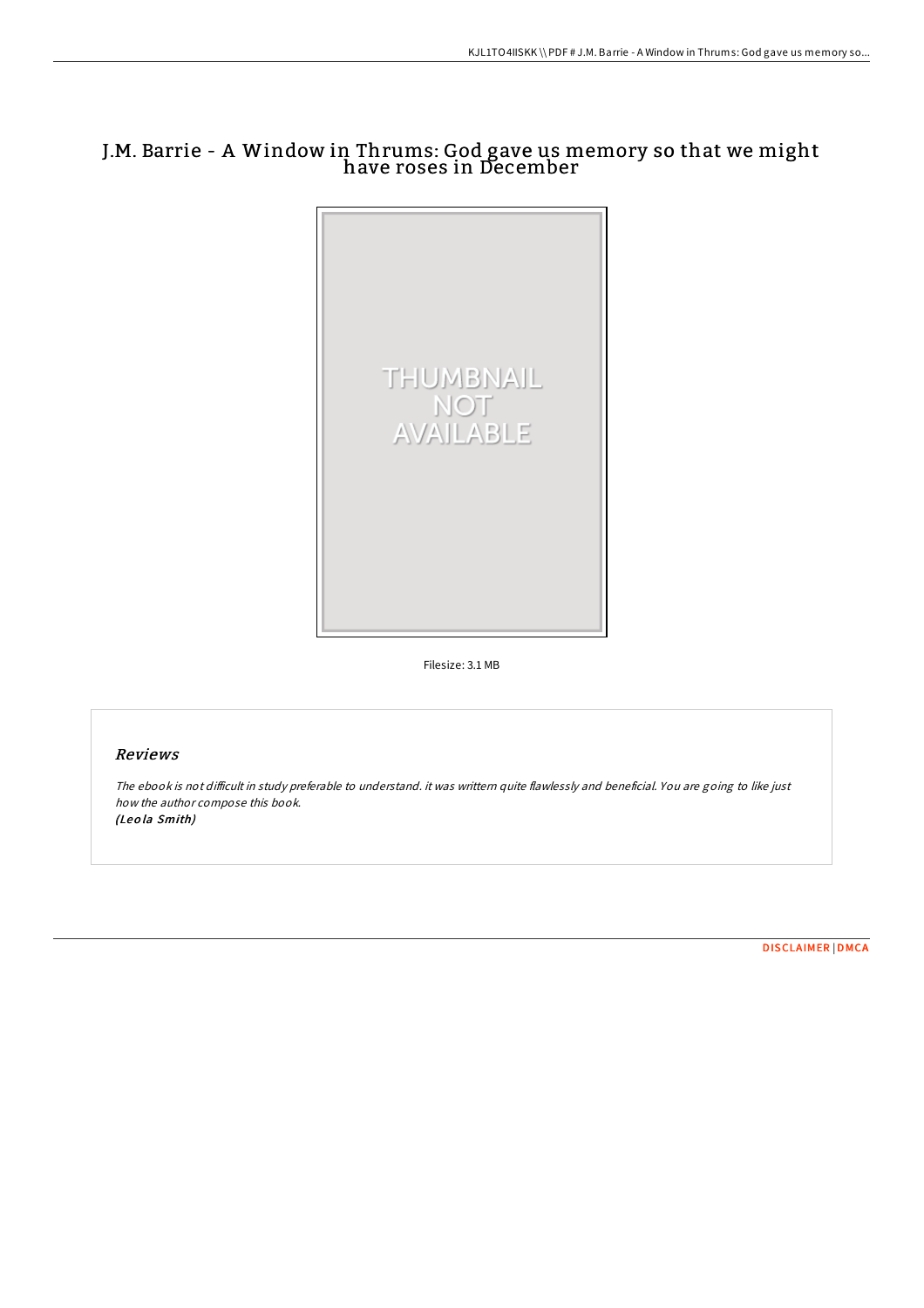## J.M. BARRIE - A WINDOW IN THRUMS: GOD GAVE US MEMORY SO THAT WE MIGHT HAVE ROSES IN DECEMBER



Horse's Mouth. Paperback. Condition: New. 84 pages. Dimensions: 9.0in. x 6.0in. x 0.2in.Sir James Matthew Barrie, 1st Baronet, OM, was born in Kirriemuir, Angus the ninth of ten children on May 9th, 1860. From early formative experiences, Barrie knew that he wished to follow a career as an author. His family wished otherwise and sought to persuade him to choose a profession, such as the ministry. The compromise was that he would attend university to study literature at the University of Edinburgh. He graduated with an M. A. on April 21st, 1882. His first job was as a staff journalist for the Nottingham Journal. The London editor of the St. Jamess Gazette liked that Scotch thing in Barries short stories about his mothers early life. They also served as the basis for his first novels. Barrie though was increasingly drawn to working in the theatre. His first play, a biography of Richard Savage, was only performed once and critically panned. Undaunted he immediately followed this with Ibsens Ghost in 1891, a parody of Ibsens plays Hedda Gabler and Ghosts. Barries third play, Walker, London, in 1892 led to an introduction to his future wife, a young actress by the name of Mary Ansell. The two became friends, and she helped his family to care for him when he fell very ill in 1893 and 1894. Barrie proposed and they were married, in Kirriemuir, on July 9th, 1894. By some accounts the relationship was unconsummated and indeed the couple had no children. The story of Peter Pan had begun to formulate when Barrie became acquainted with the Llewelyn Davis family in 1897, meeting George, Jack and baby Peter with their nanny in Londons Kensington Gardens. In 1901 and 1902, Barrie had back-toback theatre successes with Quality Street and The Admirable Crichton....

⊕ Read J.M. Barrie - A Window in [Thrums](http://almighty24.tech/j-m-barrie-a-window-in-thrums-god-gave-us-memory.html): God gave us memory so that we might have roses in December Online  $\mathbf{m}$ Download PDF J.M. Barrie - A Window in [Thrums](http://almighty24.tech/j-m-barrie-a-window-in-thrums-god-gave-us-memory.html): God gave us memory so that we might have roses in December